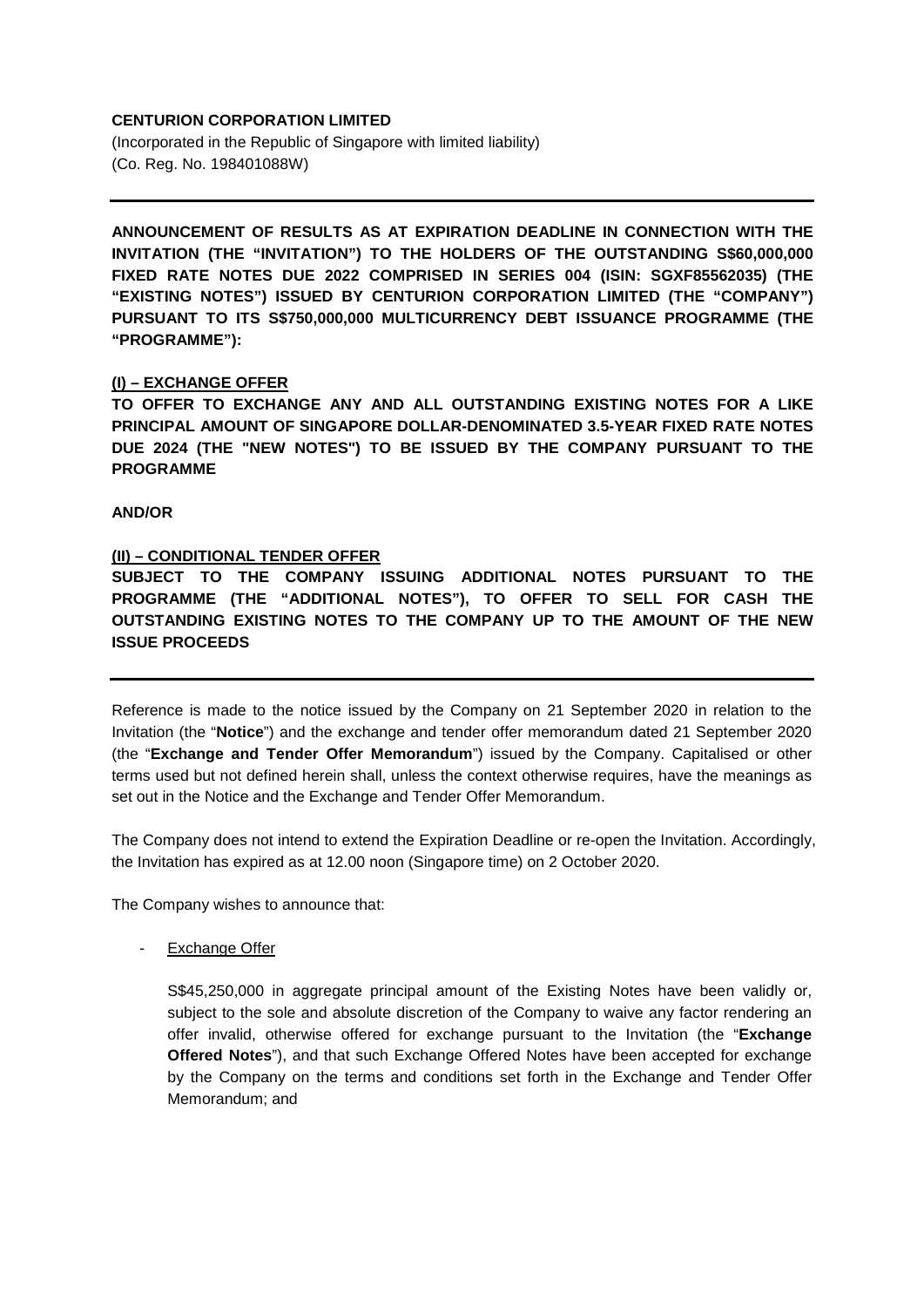## Conditional Tender Offer

S\$2,500,000 in aggregate principal amount of the Existing Notes have been validly or, subject to the sole and absolute discretion of the Company to waive any factor rendering an offer invalid, otherwise offered for sale for cash pursuant to the Invitation (the "**Tender Offered Notes**").

The Conditional Tender Offer will only be consummated if the Additional Notes are issued by the Company; if the Additional Notes are not issued, the Conditional Tender Offer will be terminated. The Company will announce the pricing of any issue of Additional Notes to be issued by the Company pursuant to the New Issue and the amount of the New Issue Proceeds on or about 5 October 2020.

The Company will accept for purchase the Tender Offered Notes in an amount not exceeding the amount of the New Issue Proceeds, subject to the terms and conditions in the Exchange and Tender Offer Memorandum. To the extent where acceptance by the Company of any Tender Offered Notes will result in the Company accepting Offers to Sell in respect of Existing Notes in excess of the amount of the New Issue Proceeds, the Company intends to accept Offers to Sell in respect of some, but not all, of such Tender Offered Notes which shall have been drawn by ballot by the Exchange and Tender Agent on behalf of the Company in such manner as the Company may in its sole discretion determine, such that the aggregate principal amount of Tender Offered Notes to be purchased by the Company does not exceed the amount of the New Issue Proceeds. In the event of a draw by ballot, holders of the Existing Notes should note that to the extent they have offered for sale a principal amount of Existing Notes which, if accepted for purchase by the Company, would result in the aggregate principal amount of Final Accepted Tendered Notes exceeding the amount of the New Issue Proceeds, they may have none or only some of their Existing Notes accepted for purchase by the Company. If the total amount of Tendered Offered Notes exceeds the New Issue Proceeds and balloting of the Tender Offered Notes is required, the Company expects to notify (by way of an announcement to be released via SGXNet) the holders of such Tender Offered Notes as soon as practicable after the pricing of the issue of the Additional Notes that balloting will be conducted.

The Settlement Date (Exchange) of the Exchange Offered Notes accepted for exchange by the Company is expected to be on or about 12 October 2020 and (if the Conditional Tender Offer is consummated) the Settlement Date (Tender) of any Tender Offered Notes accepted for purchase by the Company is expected to be on or about 15 October 2020.

Following the expiration of the Invitation, the final aggregate principal amount of the New Notes to be issued pursuant to the Invitation is S\$45,250,000. The Company expects to announce on SGXNet, on or about 5 October 2020, the aggregate principal amount of the Existing Notes accepted for purchase by the Company pursuant to the Invitation (if any) and the aggregate principal amount of the Existing Notes outstanding following the completion of the Invitation.

Approximately 11.05 per cent. of the S\$45,250,000 in aggregate principal amount of the New Notes to be issued pursuant to the Invitation have been allocated to certain controlling shareholders, directors and the chief executive officer of the Company and their family members whose Exchange Offered Notes have been accepted for exchange by the Company.